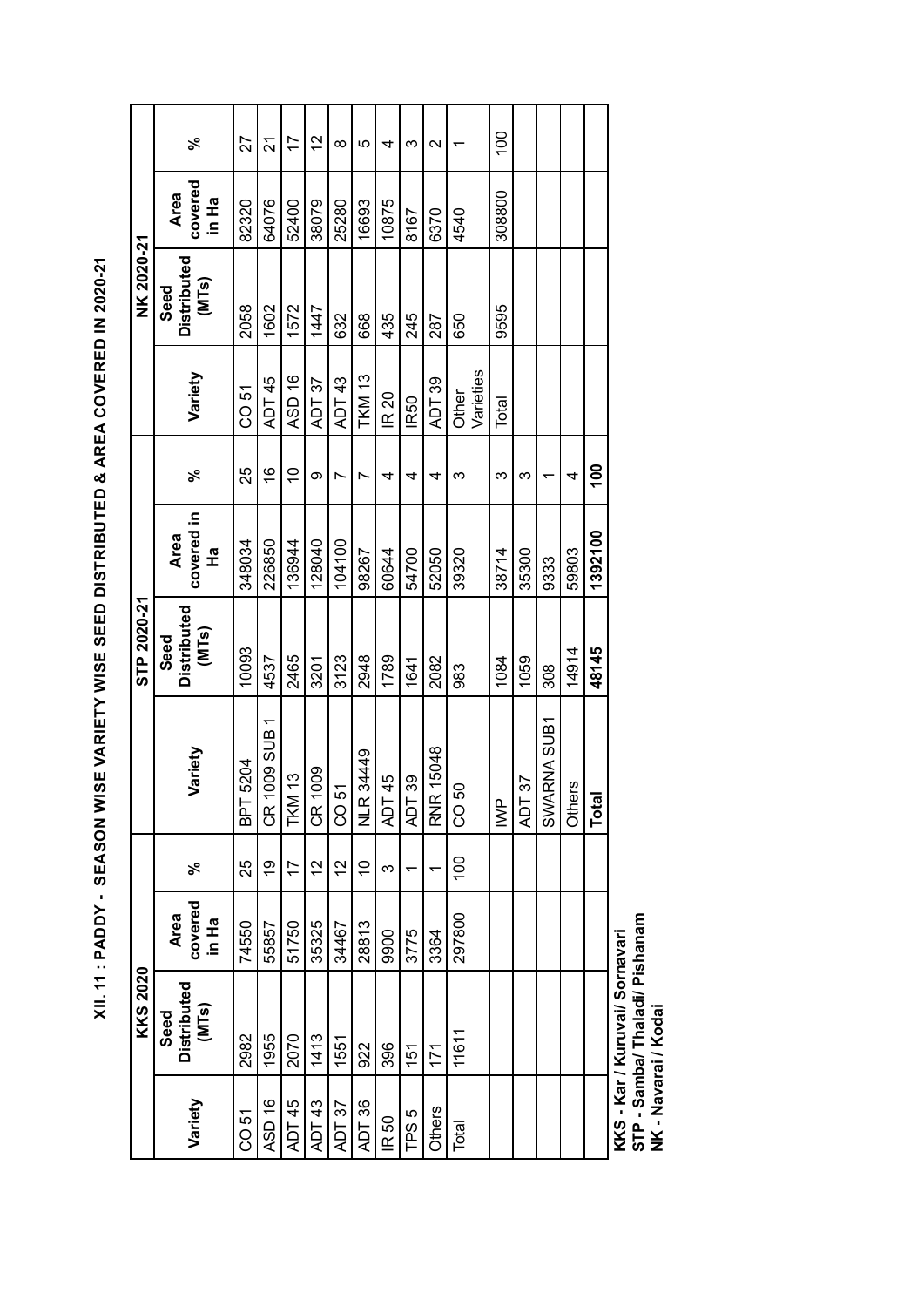# **XII.11 : Paddy - Season wise Variety wise Seed Distributed & Area covered in 2020-21**

| <b>Variety</b>    | Area covered in Ha | $\%$ |
|-------------------|--------------------|------|
| CO 51             | 74550              | 25   |
| <b>ASD 16</b>     | 55857              | 19   |
| ADT <sub>45</sub> | 51750              | 17   |
| ADT <sub>43</sub> | 35325              | 12   |
| ADT 37            | 34467              | 12   |
| ADT 36            | 28813              | 10   |
| <b>IR 50</b>      | 9900               | 3    |
| TPS <sub>5</sub>  | 3775               |      |
| <b>Others</b>     | 3364               |      |
| Total             | 297800             | 100  |

## **KAR/ KURUVAI/ SORNAVARI 2020**



**KAR/ KURUVAI/ SORNAVARI 2020 Area covered in Ha**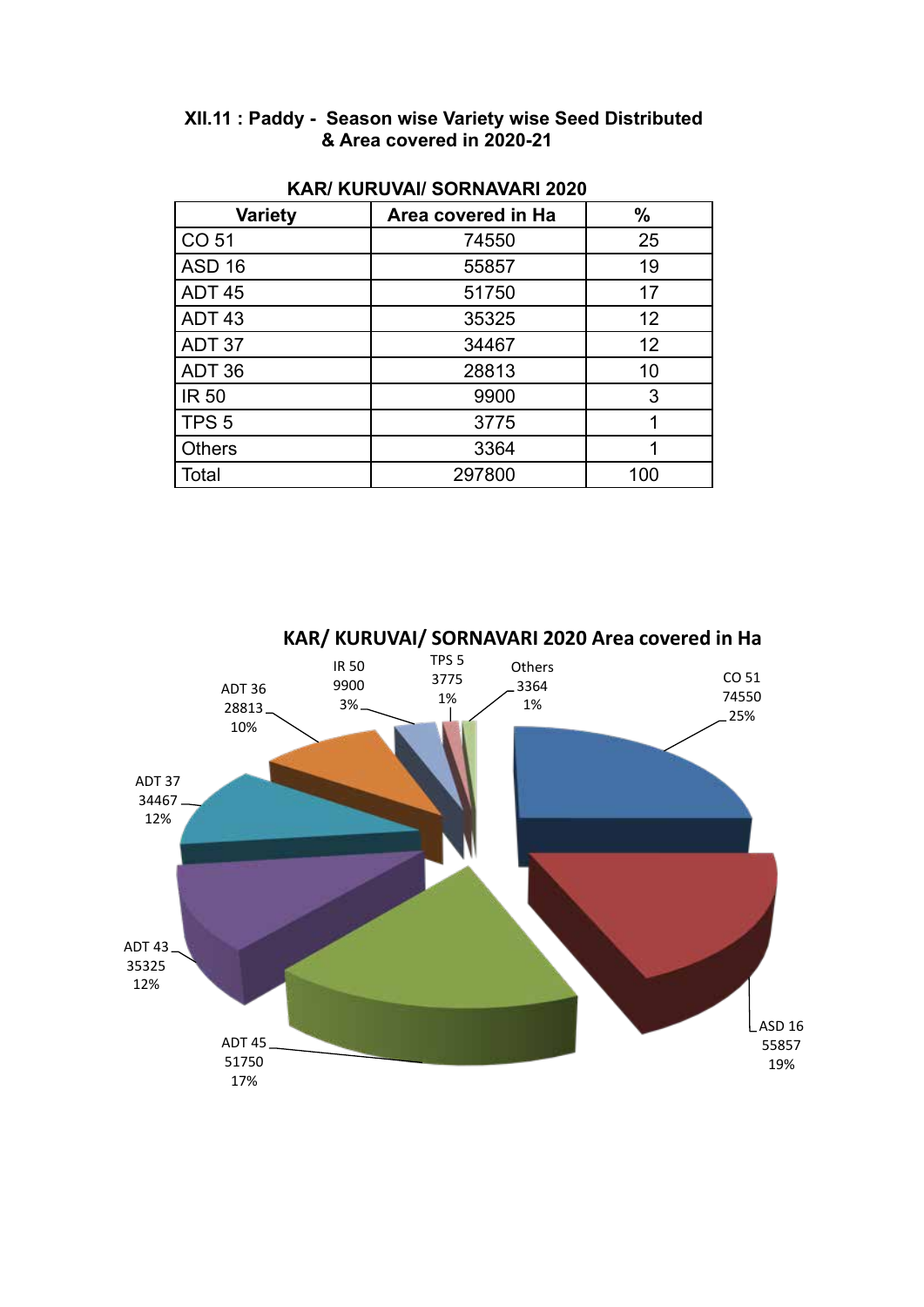## **XII.11 : PADDY - SEASON WISE VARIETY WISE SEED DISTRIBUTED & AREA COVERED IN 2020-21**

| <b>Variety</b>     | Area covered in Ha | $\frac{0}{0}$  |
|--------------------|--------------------|----------------|
| <b>BPT 5204</b>    | 348034             | 25             |
| CR 1009 SUB 1      | 226850             | 16             |
| <b>TKM 13</b>      | 136944             | 10             |
| CR 1009            | 128040             | 9              |
| CO 51              | 104100             | $\overline{7}$ |
| <b>NLR 34449</b>   | 98267              | 7              |
| ADT <sub>45</sub>  | 60644              | 4              |
| ADT <sub>39</sub>  | 54700              | 4              |
| <b>RNR 15048</b>   | 52050              | 4              |
| CO 50              | 39320              | 3              |
| <b>IWP</b>         | 38714              | 3              |
| ADT <sub>37</sub>  | 35300              | 3              |
| <b>SWARNA SUB1</b> | 9333               | 1              |
| Others             | 59803              | 4              |
| Total              | 1392100            | 100            |

#### **SAMBA/ THALADI/ PISANAM 2020-21**